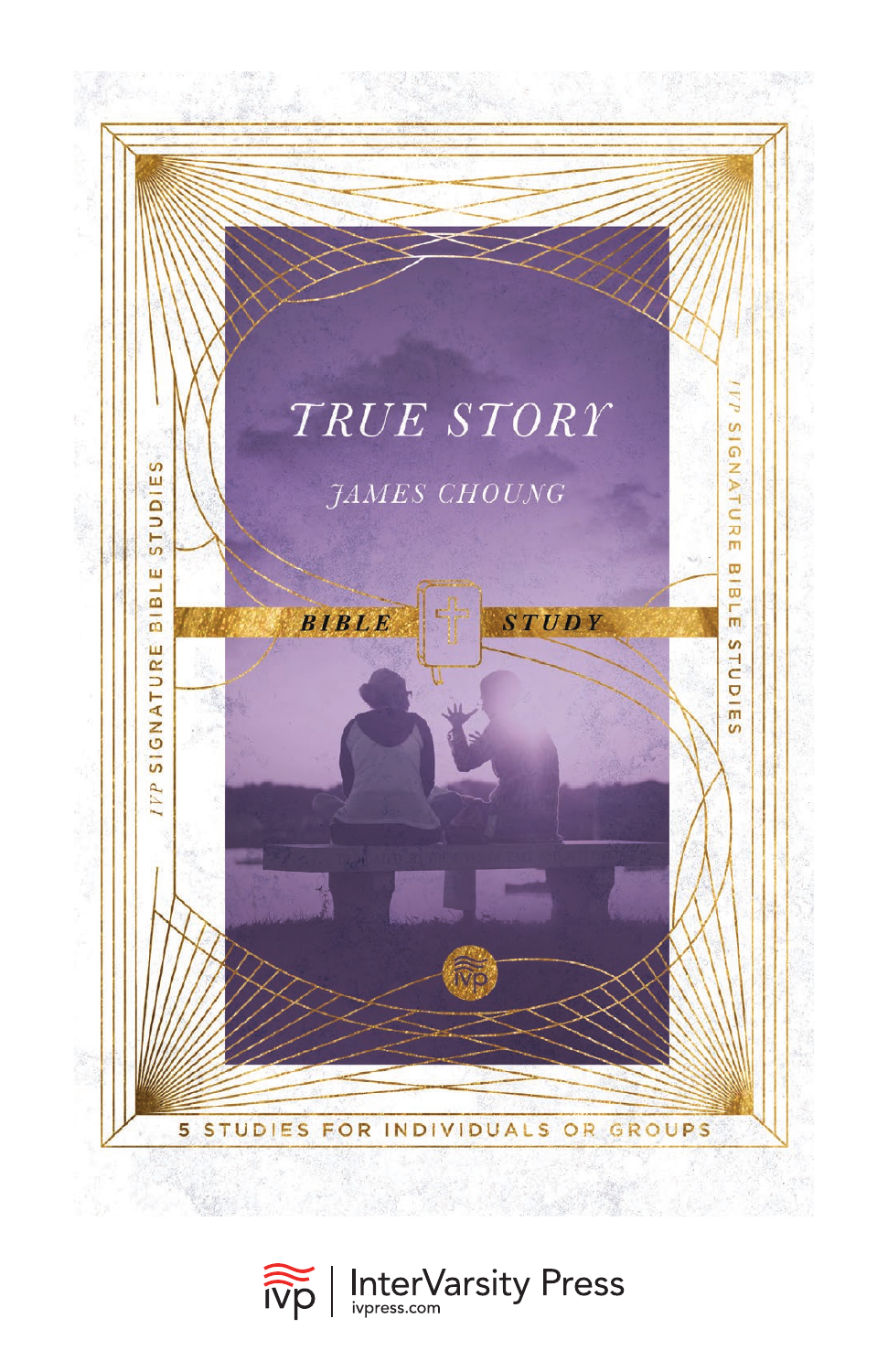Taken from *True Story Bible Study* by James Choung. Copyright ©2022 by James M. Choung. Published by InterVarsity Press, Downers Grove, IL. [www.ivpress.com.](https://www.ivpress.com)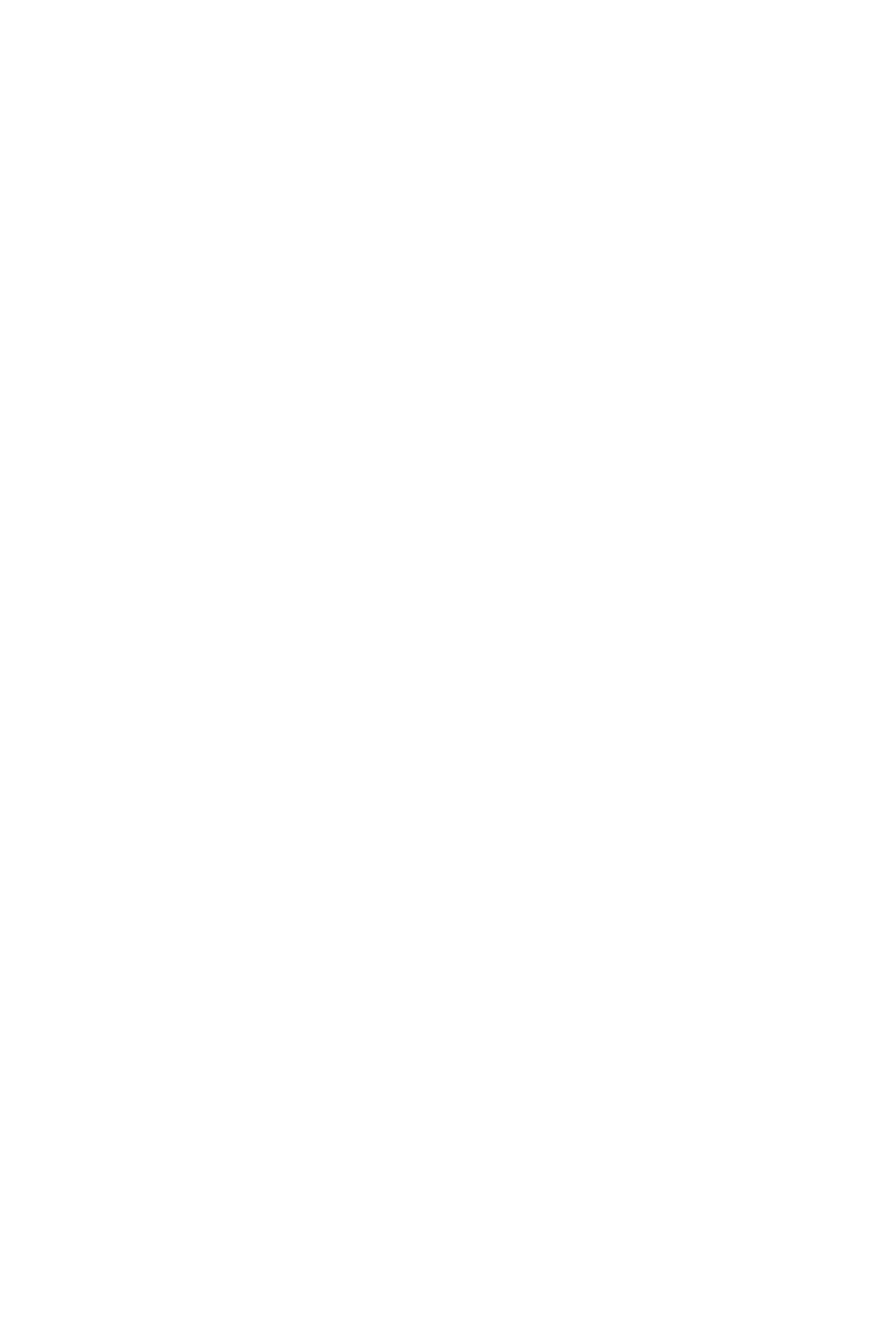1. What does it mean to be the "salt of the earth"?

2. What kind of "flavor" could Christians bring to the world?

3. How do irreligious people you interact with view Christians today?

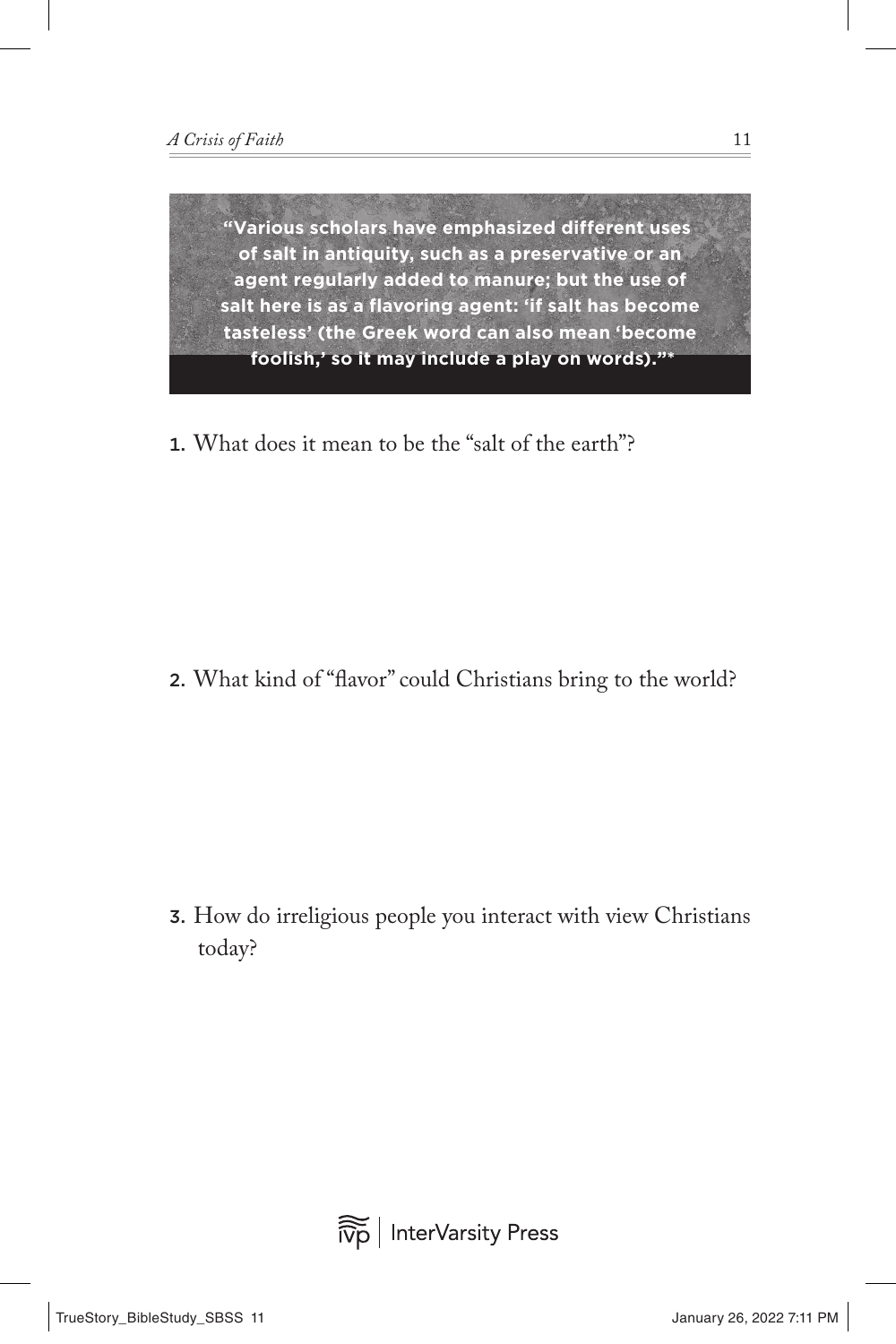4. In what ways have Christians become "tasteless"?

5. What does it mean to be the "light of the world"?

**"Jewish tradition considered Israel (Is 42:6; 49:6) and Jerusalem (as well as God and the law) the light of the world."**†

6. If wicker oil lamps were common in Jesus' day, what would happen if you put a light under a bowl? Why might we put our light "under a bowl" today?

7. In what ways can we let our light shine so that others will glorify God?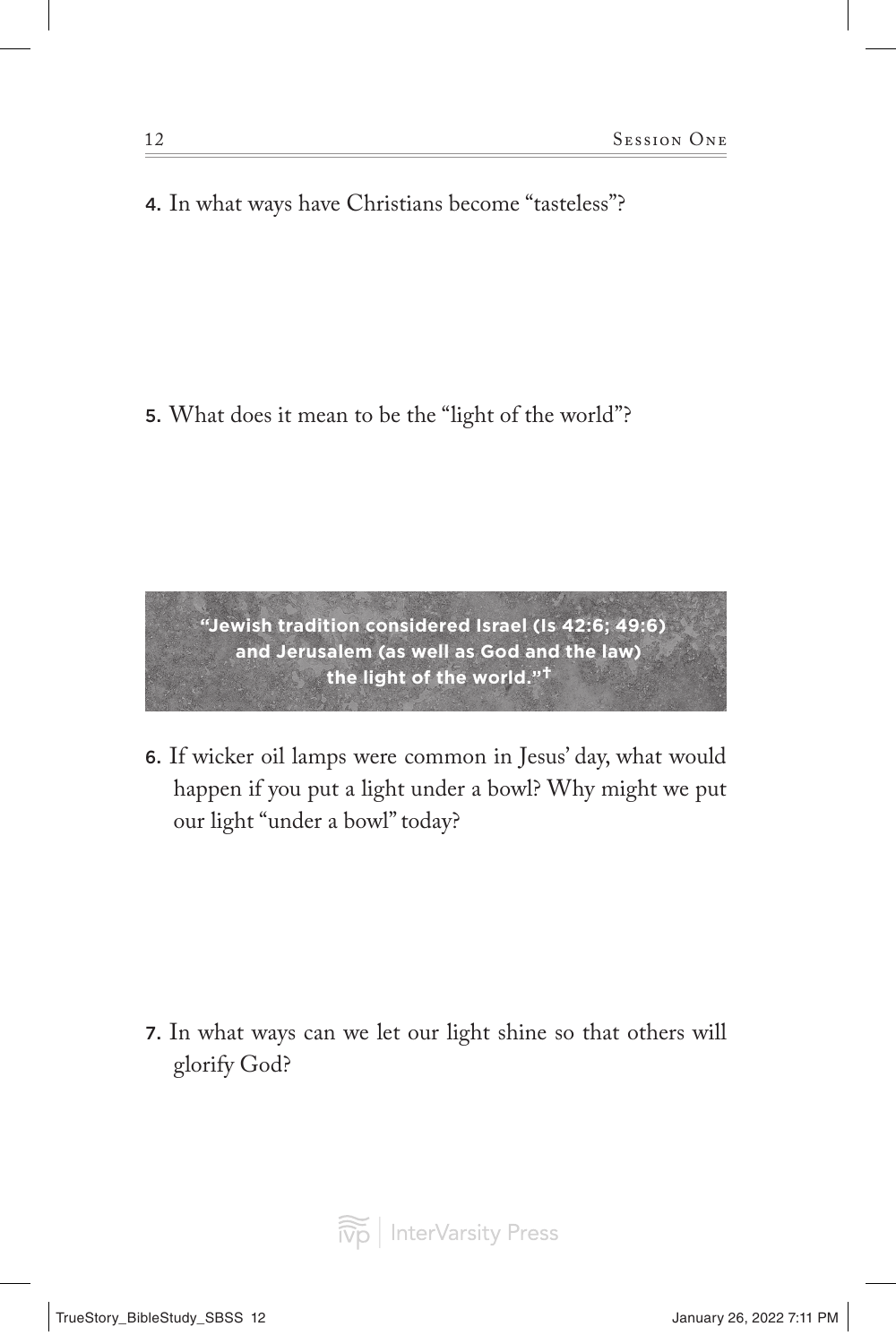

8. What makes it difficult to let our light shine today?



How would you like to let your light shine before others?

**PRAY** WE

Ask God to help us keep our saltiness and brightness, particularly in our witness to the world.

<sup>\*</sup>Craig S. Keener, *The IVP Bible Background Commentary: New Testament*, accordance electronic ed. (Downers Grove, IL: InterVarsity Press, 1993), 57. † Keener, *IVP Bible Background Commentary: New Testament*, 57.